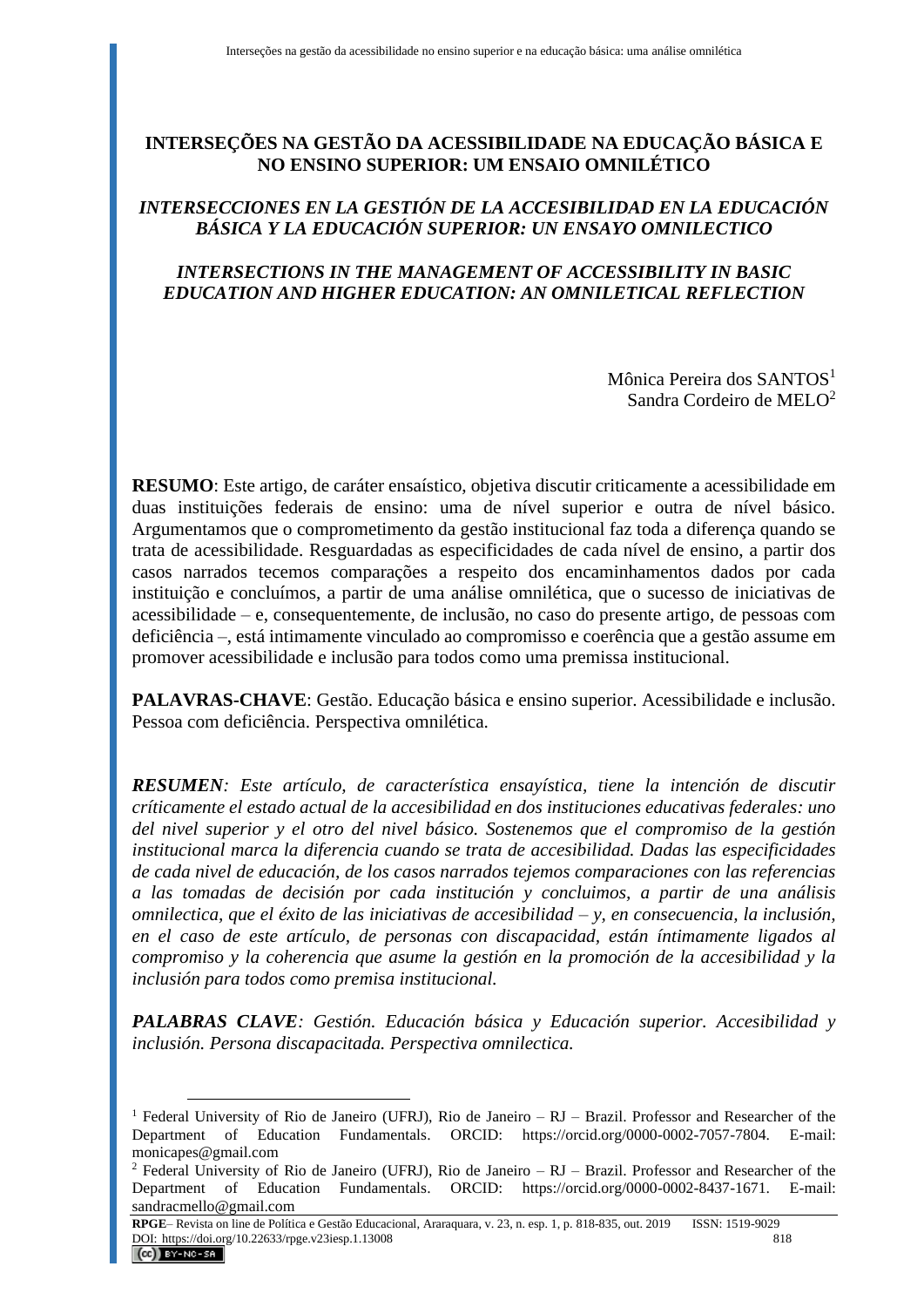*ABSTRACT: This essay intends to critically discuss the current state of accessibility in two federal educational institutions: one belonging to higher education level and the other to the basic education level. We argue that the commitment of institutional management makes all the difference when it comes to accessibility. Given the specificities of each level of education, from the reported cases we draw comparisons regarding the referrals taken by each institution and conclude, from an omniletical analysis, that the success of accessibility initiatives – and, consequently, the inclusion of people with disabilities, in the case of this article -, is intimately linked to the commitment and coherence that management assumes in promoting accessibility and inclusion for all as an institutional premise.*

*KEYWORDS: Educational management. Basic and higher education. Accessibility and inclusion. Disabled person. Omniletical perspective.*

#### **Introduction**

The themes of accessibility and inclusion of people with disabilities have been a strong subject of discussion in Basic Education since the 1990s. From 2008 onwards, especially at the international level; and 2015, at the national level, such themes have also been the agenda of higher education agendas.

With regard to Basic Education, we can highlight as a trigger document of this agenda at the national level the World Declaration on Education for All (UNESCO, 1990), which in item 3.5 specifically mentions the group of people with disabilities as having the right of access and permanence to/in education.

At the national level, we can trace the moment of the initial "trip" to the LDB (Portuguese initials) - Law of Guidelines and Bases of National Education 9394/96 (BRASIL, 1996), whose Chapter 5 is entirely dedicated to the theme of Special Education, a theme that is deeply related to accessibility and inclusion themes.

Regarding Higher Education, at the international level, it is possible to highlight as a starting document the World Declaration of Higher Education (UNESCO, 1998), which in its article 3 mentions the importance of facilitating access to the university by vulnerable groups, among them the disabled people. The article also mentions the relevance of providing adequate support for such groups to remain in university and successfully complete their studies.

At the national level, we highlight the National Education Plan, Law no. 13.005/2014 (BRASIL, 2014), whose Goal 12 refers to the need for expansion of higher education students. In its fifth strategy, the urgent need to expand the institutional policies of inclusion and student assistance is highlighted, with a view to reducing inequalities and successfully expanding access and permanence of vulnerable student groups, people with disability included therein.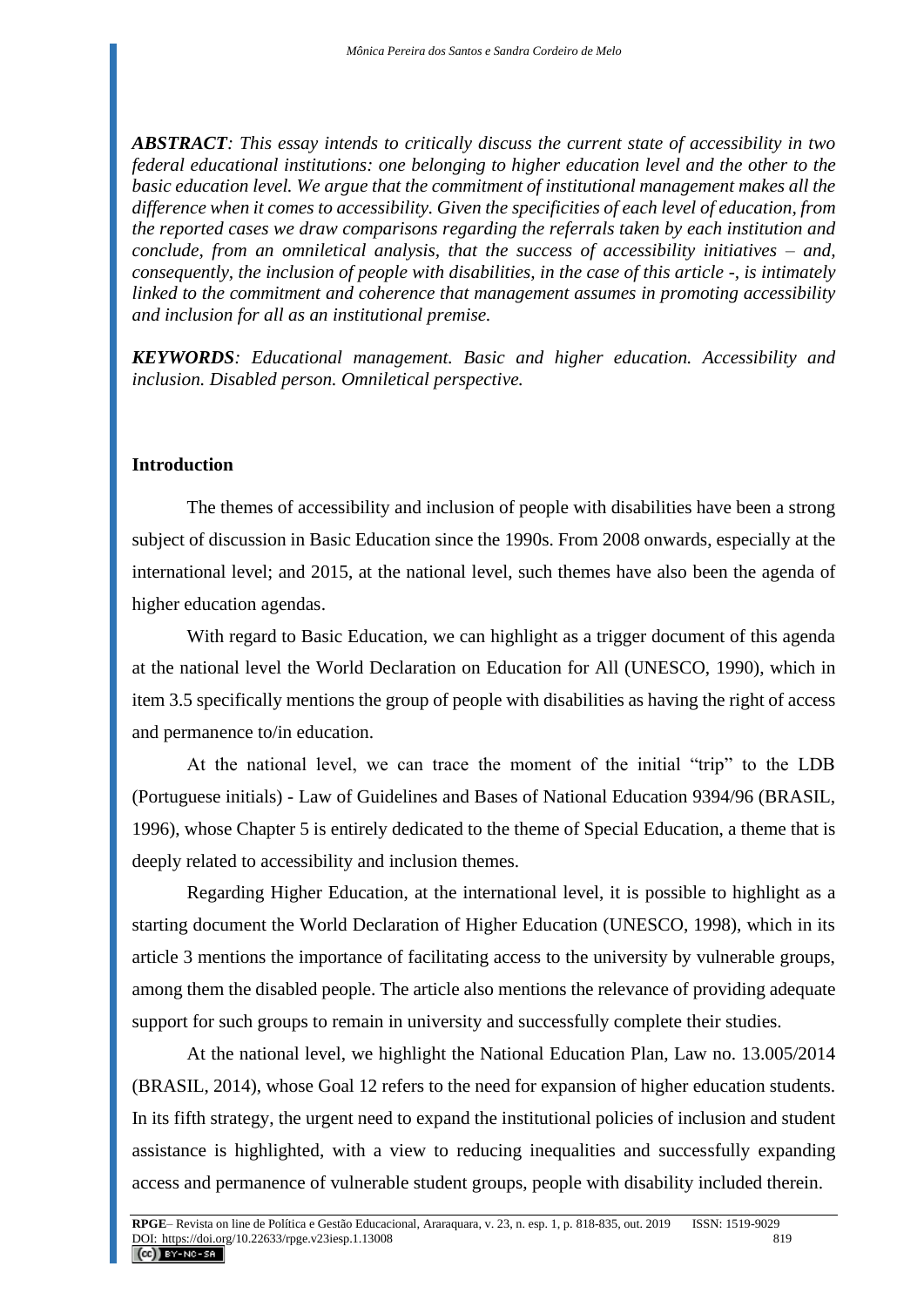Thus, the term *accessibility* has a more specific character in that it is linked to certain groups or people (generally people with disabilities, reduced mobility and the elderly). The term inclusion is understood to be a basic principle, closely linked to the ideals of human rights and, as such, addresses all without exception or specification. This means stating, in apparent contradiction, that in order for rights to be effectively guaranteed to all, one must approach them with differentiation.

In this sense, to speak of inclusion is to think of everyone and to act for each one, while, complementarily, to speak of accessibility is to think of each one with the intention of acting for everyone. Both ultimately imply the effort to develop social justice cultures, policies and practices, precisely because thinking is about promoting justice for a collective, but the doing that guarantees it is non-standardized.

A brief digression should be made here to clarify that our perspective, the Omniletic, is epistemologically constituted in the development of a view that starts from the premise that human and social life can be understood from 5 dimensions: cultural, political, practical, dialectical and complex. The first three dimensions are based on the works of Booth and Ainscow (2002; 2006; 2012; 2016), which associate cultures with the development of inclusion values; policies to the administrative organization of an institution in support of inclusion; and practice in curriculum planning and execution. In omniletics, we broaden the idea of politics to incorporate, also, the norms and legal precepts of national, regional, local and institutional level. We also expanded the practices to extrapolate the execution of the curriculum to also understand any existing social practice within educational institutions, including those of violence.

The dialectical dimension, in omniletics, is inspired by Lukács (2015) when working on the aspect of the totality of dialectics, as well as the notion of its organization in complexes of complexes. Finally, the dimension of complexity, derived from Morin's (2008) works, is incorporated into the omniletic in what it brings in relation to the uncertainty principle and with the enhancement and openness of the view on social problems as doors not yet opened for to arrive at other new situations (always provisional, given the uncertainty of things) that may serve as "exits", solutions or new doors to be explored, continually reframing reality.

Having made this clarification about our understanding of accessibility, inclusion and the omniletic perspective, and taking up our initial reasoning on these topics in Basic and Higher Education, we can assume that the promotion of accessibility and inclusion movements at each level of education have similarities and differences in various aspects and depending on each institution. Dealing with the "all" and "each" mentioned above makes it virtually impossible to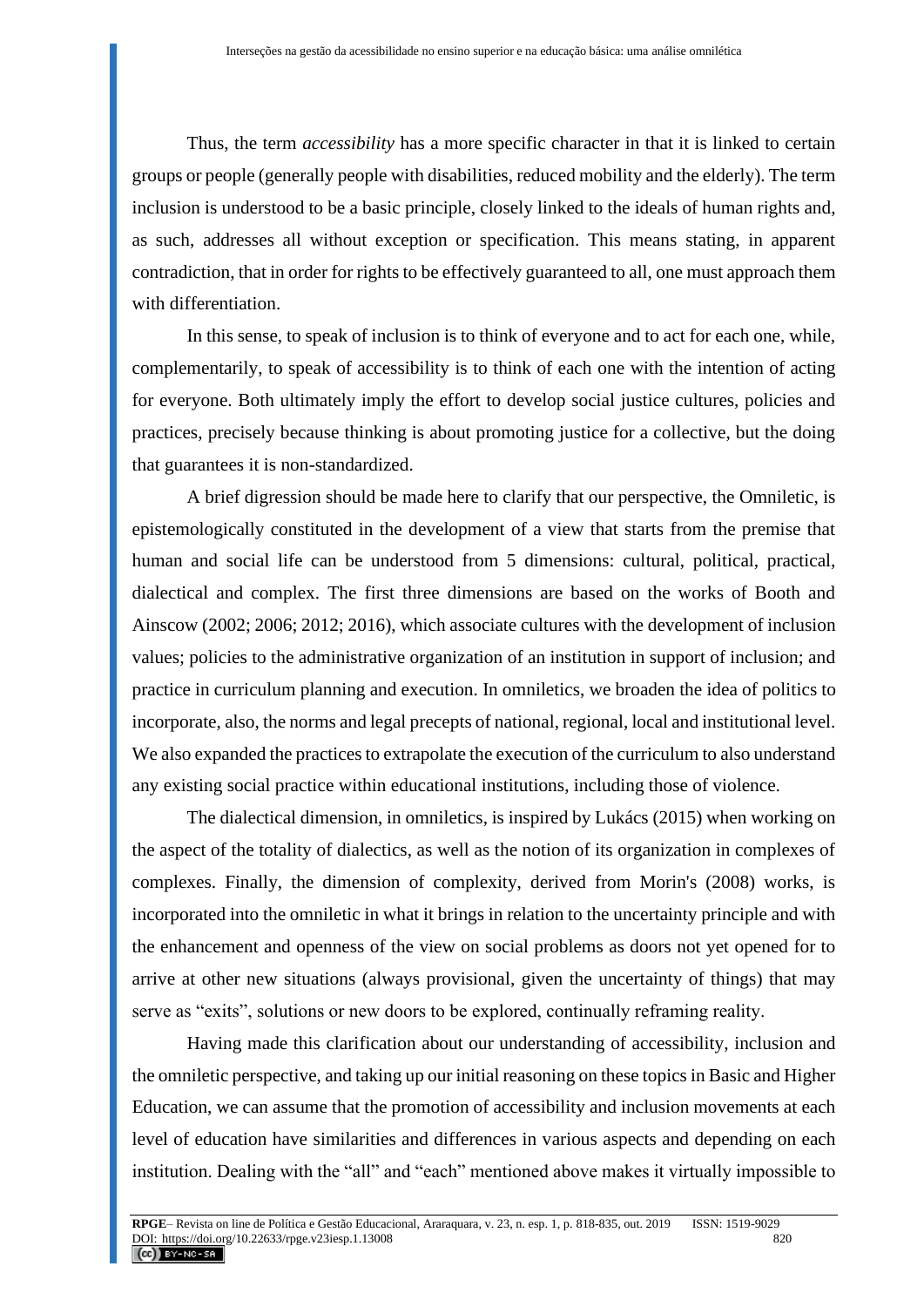create criteria that will allow us a completely reliable comparison between the realities of the Brazilian education structure and its institutions of varying levels.

Even so, some questions remain: what intersections can be drawn between these two levels of education? What would be the relevance of carrying out such a venture? What could such intersections teach us, if identified, in terms of promoting inclusion and accessibility?

Keeping these issues in mind, we have organized our article into 4 sections. In the first, we will talk about the experience in basic education. In the second, we will describe an experience in higher education. Then, we will conduct an analytical essay that will try to answer the questions posed in this article and, in the end, we will reach some conclusions and, perhaps, suggestions on the theme of promoting accessibility and inclusion regarding institutional management.

In a final introductory word, we want to clarify the essayistic character of the article, that is, incipiently reflective. As says Meneghetti (2011):

> [...] the essay values aspects related to the qualitative changes that occur in the objects or phenomena analyzed by the essayists. [...]. The way the essayist experiences, speculates, and lives the object becomes possible only in his qualitative understanding. It gives up simple classifications and quantifications that can create generalizable categories for shared human understanding. [...] Its logic evades the instrumental rationality or the calculability of the modern world (p. 322).<sup>3</sup>

Thus, the essayistic text is not based on a research, but on readings and experiences that, carefully observed, serve as the basis for the questions that are thrown and, in the future, perhaps also to guide a research.

## **About the federal school of basic education**

The school we report in this article was founded on April 4, 1960 with the purpose of educating/training the children of civilians and military of the military force to which it belongs. It currently serves 1100 students in the morning and afternoon shifts from elementary school grade 1 until high school grade 3, of which most students are dependent on civilians. It also offers preparatory courses for the National High School Exam (ENEM), for civil students and

<sup>3</sup> [...] o ensaio valoriza aspectos relacionados às mudanças qualitativas que ocorrem nos objetos ou fenômenos analisados pelos ensaístas. [...]. A forma como o ensaísta experimenta, especula e vivencia o objeto só se torna possível na compreensão qualitativa dele. Abre-se mão das simples classificações e quantificações que possam criar categorias generalizáveis para o entendimento humano compartilhado. [...] Sua lógica foge à racionalidade instrumental ou à calculabilidade do mundo moderno (p. 322).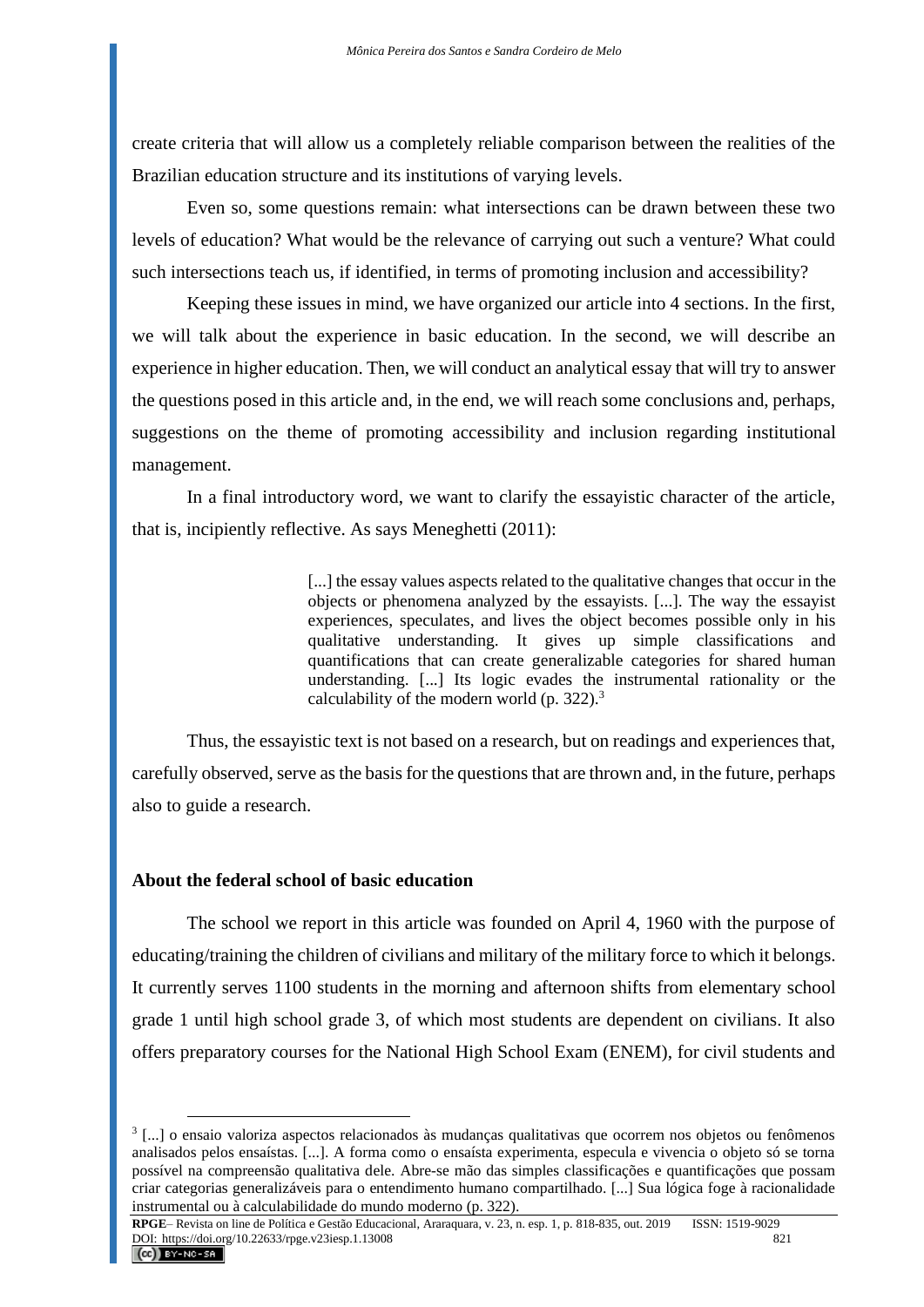those coming from military institutions, as well as the Nursing Technician course. According to Legislation 829/81, which deals with the school subordination regime, it is designated as military education, thus excluded from the scope of the civil system. This means that it is regulated by special law, which places it outside the reach of the Ministry of Education and, consequently, of the State Secretariats and Councils of Education. Article 83 of the Law of Guidelines and Bases of Education (Law 9394/96) confirms that military education is regulated by a specific law, allowing the equivalence of studies, according to the norms set by the education systems. The school of our article has 132 teachers, among them federal civil servants, career military, temporary military and retired military.

## **The project** *tirando dúvidas e sanando dívidas*

According to Lima and Souza, in an article about this school:

In 2013, the faculty [...], in the final class council, indicated a significant number of students who failed the 9th grade, who presented serious learning disabilities and age/grade lag. Given the real situation and the certainty that the methods being applied for years were not effectively solving the learning problems of these students, two teachers proposed to the board of the school a differentiated teaching project (2018, p. 148).<sup>4</sup>

The project proposed to open a ninth gade class with the worst-performing students and the highest age / grade lag and aimed to develop alternative forms of teaching focused on the group of students who were candidates for failure and subsequent expelling. The project's orientation was to strengthen teaching in the areas of Portuguese Language and Mathematics, in addition to the compulsory subjects, and also to insert in the curriculum subjects such as Philosophy, Sociology and Music. The idea was that:

> if the student can read and write in a way that clearly and objectively understands and conveys what he has read and wrote, and properly performs mathematical operations on the set of real numbers, it would be believed that he could understand the other curriculum contents (LIMA; SOUZA, 2018, p.  $149.5$

<sup>4</sup> em 2013, o corpo docente [...], em conselho de classe final, apontou um número expressivo de alunos reprovados no 9º ano, os quais apresentavam sérias dificuldades de aprendizagem e defasagem idade/série. Tendo em vista a real situação e a certeza de que os métodos que estavam sendo aplicados há anos não estavam resolvendo efetivamente os problemas referentes à aprendizagem desses alunos, dois professores propuseram à direção do colégio, um projeto de ensino diferenciado (2018, p. 148).

<sup>5</sup> se o aluno souber ler e escrever de modo a compreender e transmitir com clareza e objetividade o que leu e escreveu, além de realizar com propriedade as operações matemáticas no conjunto dos números reais, acreditarse-ia que ele poderia compreender os demais conteúdos curriculares (LIMA; SOUZA, 2018, p. 149).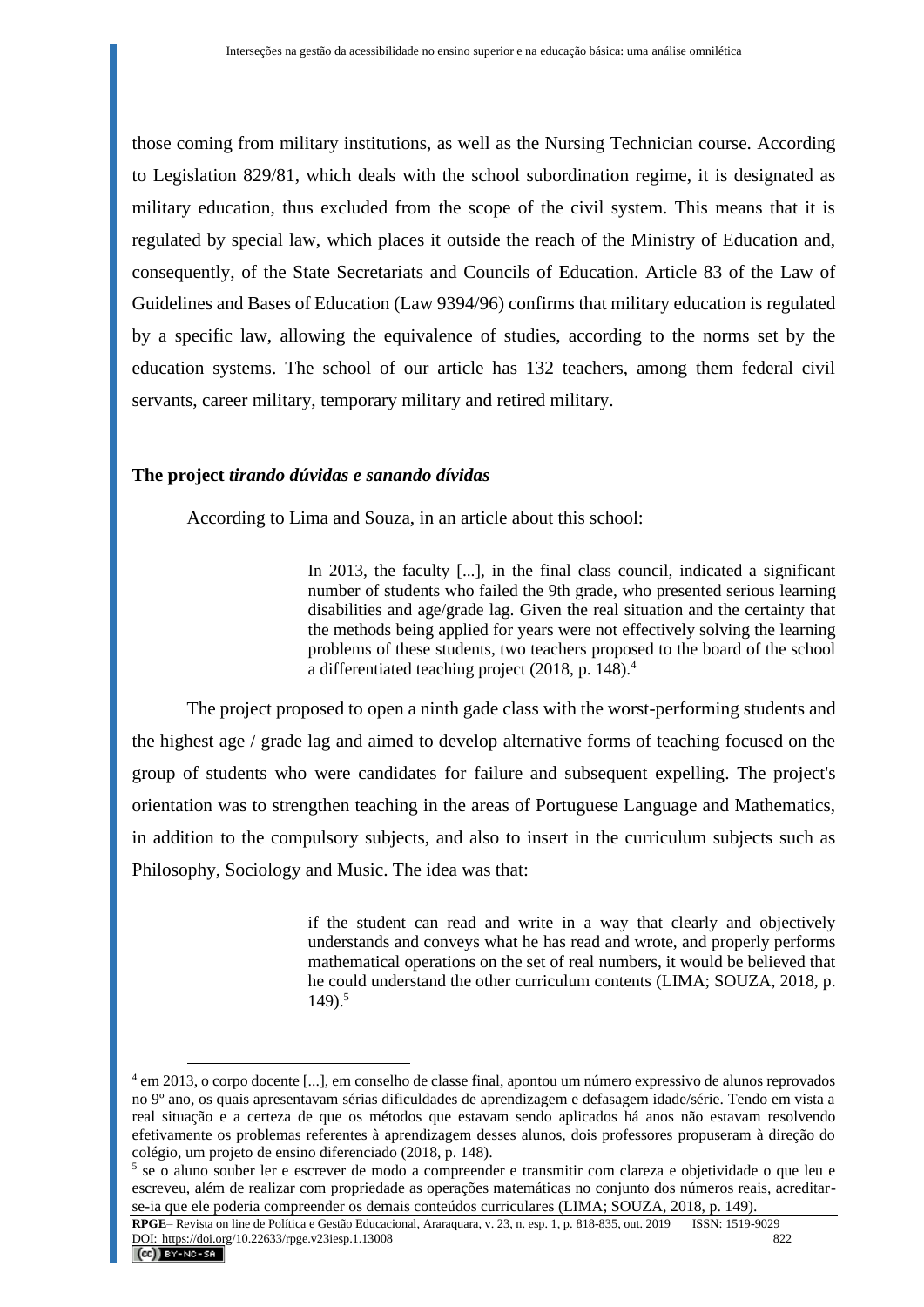The authors cited report that "the first weeks were difficult; the students did not accept being part of a project that was being labeled by the school as the 'repeating project'". According to them, teachers understood that along with the difficulty of learning was the question of selfesteem (LIMA; SOUZA, 2018, p. 149).

Currently, the project has expanded its field of action with two other classes: in addition to that of the ninth grade of elementary school, one of the first year and one of the second year of high school were started. The objective of the project is to recover students in school activities, and in so doing, work towards the increase of their self-esteem, aiming at a greater social inclusion of students who felt excluded. An example of this is the case of a 21-year-old high school sophomore who has intellectual disabilities. According to the documents collected by the school, such as school transcripts and psychological assessment, the student completed elementary school through the supplementary modality and presents many learning difficulties, which go back to her literacy process, abstract thinking and infantilized posture.

For the purposes of this analysis, it is worth highlighting the efforts of the project team of teachers to contribute to the cognitive and social development of the individual student and other colleagues as a collective. Research on each case, an accurate look at the doubts and even meetings with a research group from the Federal University of Rio de Janeiro to discuss their didactic strategies worked, make up a team effort to take the students' doubts and get them back from the classroom. best possible way. We believe that the commitment of the school management, allowing the creation of the project, and the participating teachers, make a difference in the development of students who would otherwise be outside the educational process.

## **Actions that make a difference**

In spite of the creation of three classes outside the regular context of the school, with specific purposes to support students with learning difficulties, but that in its own structure would separate them from the same year classmates, the project *Tirando Dúvidas e Sanando Dívidas (Anserting questions and settling debts)<sup>6</sup>* represented, at school, the attention space in which concepts related to schooling, learning, participation, development, and teaching were re-signified. The participating teachers were made aware of the students' school histories, their

<sup>6</sup> This project was developed internally at the school and was not published.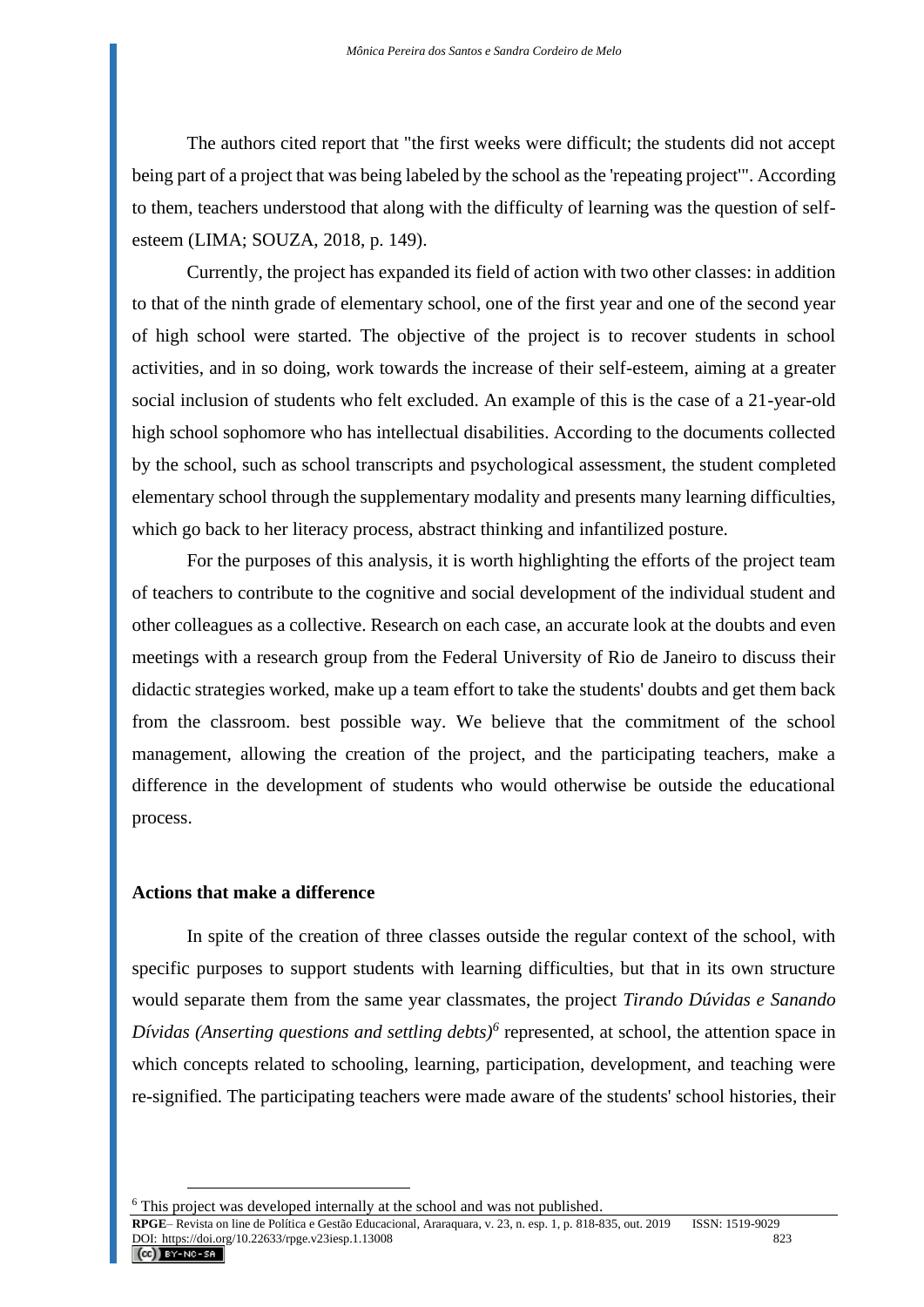learning difficulties. In addition, they were given more flexible time to work with students as content that was not completed in 9th grade could be developed in subsequent years.

The curriculum has been expanded to include the Spanish Language, Biology, Sociology and Philosophy subjects and increasing the workload of the Portuguese Language and Mathematics subjects in two weekly courses. Extra activities during the night were offered, such as tutoring and workshops, in which student participation was of fundamental importance. In line with the project, the school has appointed a pedagogical advisor to accompany the classes exclusively, bridging the student, teacher and family, and limiting the number of students per class to 20.

In order to know the specificities of each student and the work developed by the project teachers, weekly meetings of conversations, exchange of experiences and studies were held. These meetings also served as mutual support for teaching work. In the project, seeking to work on students' autonomy, self-recognition and self-esteem, as well as school content, teachers were also touched. They were perceived as important and fundamental actors in the lives of those students.

Omniletically, we can say that this institution lives its contradictions (like any other), which points to the dialectical character of this totality, while being surrounded by complexity, always looking for new alternatives. In this movement, it develops, albeit unknowingly, new cultures, policies and practices.

#### **About the federal university**

The university narrated here will complete in 2020, on September 7, a century of existence. It should be noted that its beginning took place in a peculiar way: not as a university in itself, but from the union, in university, of different units that already existed. They were: the Faculty of Medicine, the Polytechnic School and the Faculty of Law. Its expansion began in 1930 and today it is made up of  $42,549$  active enrolled students<sup>7</sup> in 176 undergraduate courses that work in morning, afternoon and evening shifts. In graduate school, the university has<sup>8</sup> 130 academic and professional master's courses and 94 doctoral courses, as well as 283

Data obtained from the university website. Available in: [https://xn--graduao-](https://graduação.ufrj.br/images/_Nova_Estrutura/Pesquisa_Analise_Dados/Graduacao_em_Numeros_-_Bloco_I.pdf)[2wa9a.ufrj.br/images/\\_Nova\\_Estrutura/Pesquisa\\_Analise\\_Dados/Graduacao\\_em\\_Numeros\\_-\\_Bloco\\_I.pdf.](https://graduação.ufrj.br/images/_Nova_Estrutura/Pesquisa_Analise_Dados/Graduacao_em_Numeros_-_Bloco_I.pdf) Access: May 1, 2019.

<sup>8</sup> Data collected from the UFRJ Post-graduate Dean's Office and website, through the UFRJ Communication Coordination, on May 5, 2018.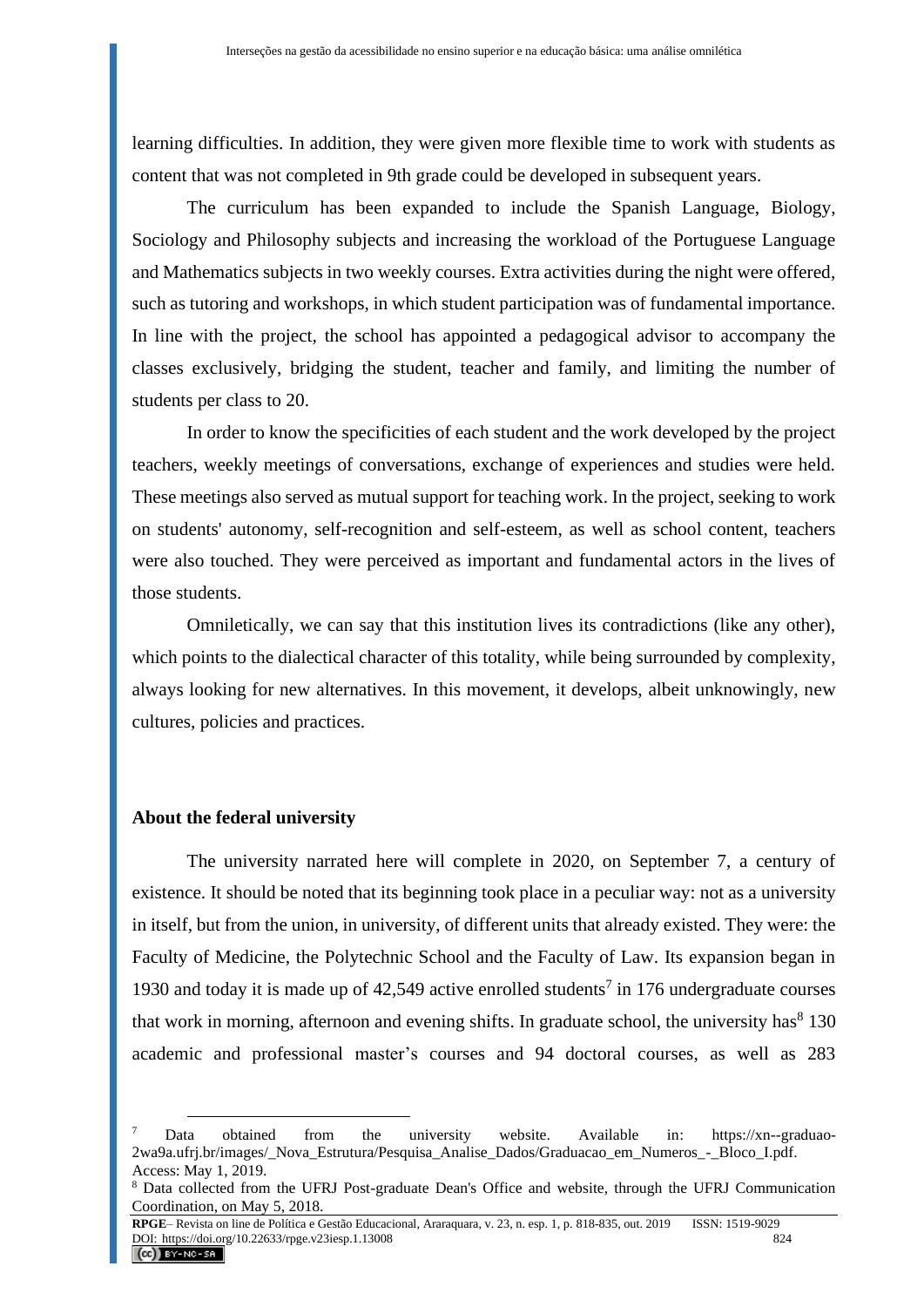specialization courses, 84 residency courses and 5 further training courses. The graduate student population is comprised of 20,174 students, distributed as follows: 1,459 professional masters students, 5,946 academic master's students, 6,788 doctoral students, 4,943 specialization students, 893 residency students and 55 undergraduate students.

With regard to its staff (teachers, technicians and outsourced workers), it has 13,664 people, of which 101 are teachers of basic education, 4,198 of higher education, 9,365 are technicians and 2,518 are outsourced. Putting all these together, we reach the significant overall university population of 70,725.

Constitutionally predicted as autarchies, federal universities are defined by the 1988 Constitution, which states in its article 207 that

> Universities enjoy didactic-scientific, administrative and financial and patrimonial management autonomy, and will obey the principle of inseparability between teaching, research and extension.<sup>9</sup>

Like every educational institution, the university analyzed here is regulated by the aforementioned law that establishes the guidelines and bases of national education, whose purposes are explained in its article 43, within which we highlight, for the purposes of this article, the following purpose:

> VI - To stimulate the knowledge of the problems of the present world, in particular the national and regional ones, to provide specialized services to the community and to establish a reciprocal relationship with it;<sup>10</sup>

In summary, we can say that, among other responsibilities, it is up to the federal university to promote teaching, research and extension activities with other institutions, particularly in partnership with schools of basic education and for mutual benefit. This means that, precisely because they are so administratively different realities, this partnership would depend, to say the least, on competent management.

Regarding the interests of this essay, we chose accessibility as an articulating theme, that is, the theme through which we intend to discuss how the management of both institutions has behaved and what kind of learning could take place in the exchange of experiences between both. Given that we have already described the aspect of accessibility in the elementary school

<sup>9</sup> As universidades gozam de autonomia didático-científica, administrativa e de gestão financeira e patrimonial, e obedecerão ao princípio de indissociabilidade entre ensino, pesquisa e extensão.

<sup>&</sup>lt;sup>10</sup> VI - Estimular o conhecimento dos problemas do mundo presente, em particular os nacionais e regionais, prestar serviços especializados à comunidade e estabelecer com esta uma relação de reciprocidade;

**RPGE**– Revista on line de Política e Gestão Educacional, Araraquara, v. 23, n. esp. 1, p. 818-835, out. 2019 ISSN: 1519-9029 DOI: https://doi.org/10.22633/rpge.v23iesp.1.13008 825<br> **CC** BY-NG-SA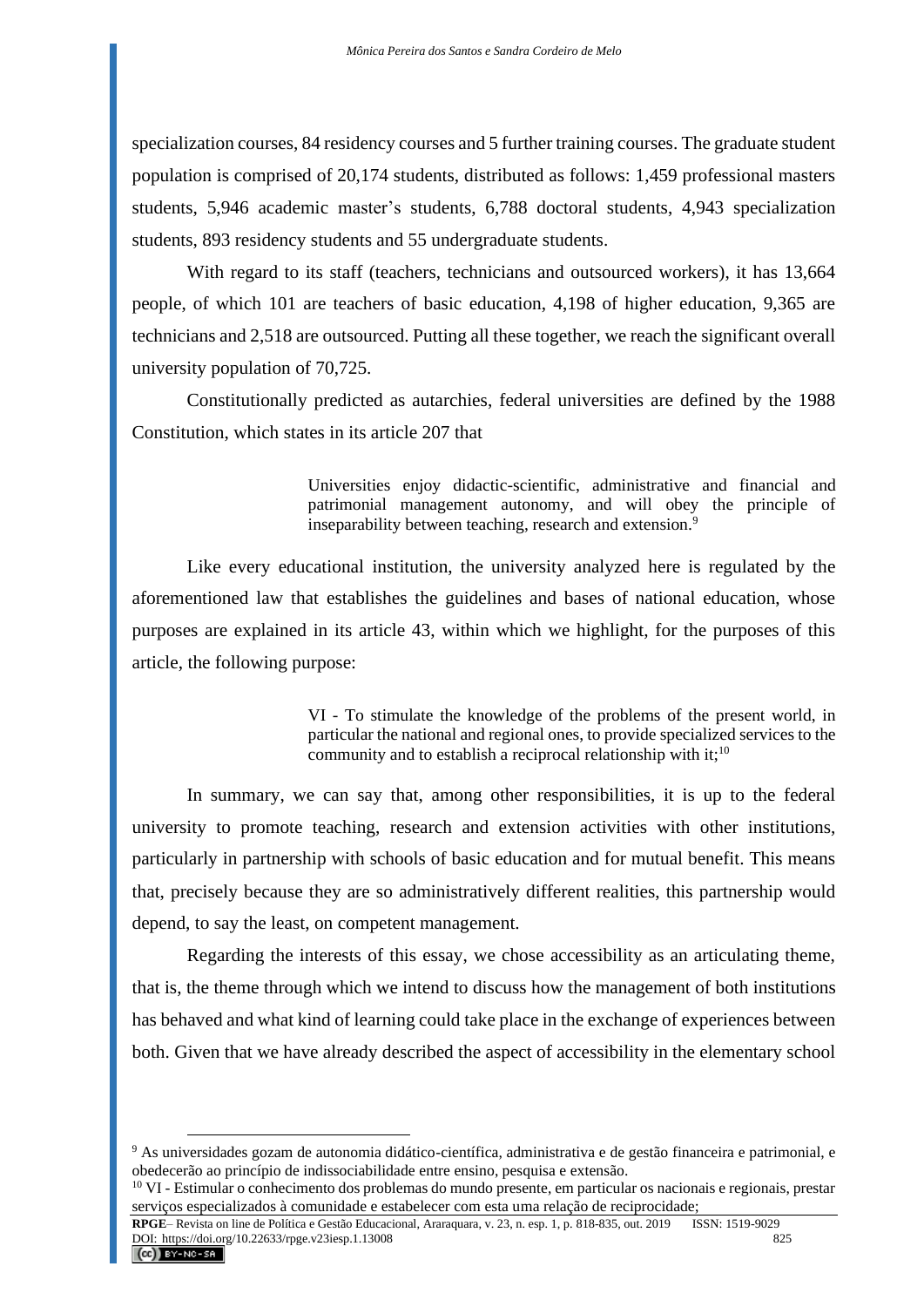that is the focus of this article together with the university, we are also going to describe how the organization of accessibility has been given in this last institution.

## **The question of accessibility at the federal university**

Concern with this theme as we conceptualize it in this article has always been present at the university narrated here, in the performance of teaching, research and extension groups. However, such actions remained unarticulated for many decades.

In 2005, with the launch of the Include Program, the first efforts to articulate these groups began, with a view to enabling the university to participate in the Program's Invitation to Bid. About twenty research and extension groups were invited to participate in this movement, which culminated in the creation, in 2007, of an inclusion and accessibility division linked to the Dean of Graduation. This division lasted for a few years, but was led by only one technique and no other contributions from the university. The budget obtained by the participation of that university in the Include Program notices was what guaranteed accessibility actions at the university, and such budget has always fallen far short of the needs of the university as a whole.

In 2015, a new attempt was made to articulate such groups in a major initiative for inclusion and accessibility at the university. This time, the movement was organized with greater force and this success culminated in the foundation of the Permanent Forum Accessible and Inclusive University (FPAI, Portuguese initials), on September 20, 2016. This Forum meets monthly, and one of its main functions is to build the agenda relating to accessibility issues for people with disabilities in the university community.

Also, in 2016, Law 13,409 of December 28, 2016, which establishes the reservation of vacancies for affirmative action also for postulants with disabilities to higher education, was promulgated. Needless to say, the immediate impact that such a measure had on public universities, and that our university was no exception. The time had come, after all, when the presence of students with disabilities would be most visibly present in university daily life.

Thus, throughout 2017, the participants of the FPAI discussed in a poignant way how to make the first selection from the referred Law, and how it would be organized to comply with its ordinances. For this reason and other discussions that took place during the year, FPAI members were realizing that just building the guidelines and discussing them would not be enough. It was necessary to ensure an executive instance focused on accessibility. Thus, as a result of the Forum's 2017 fight on February 22, 2018, the university's disability community, through the FPAI, managed to get the dean's office to create a new Board, an executive body,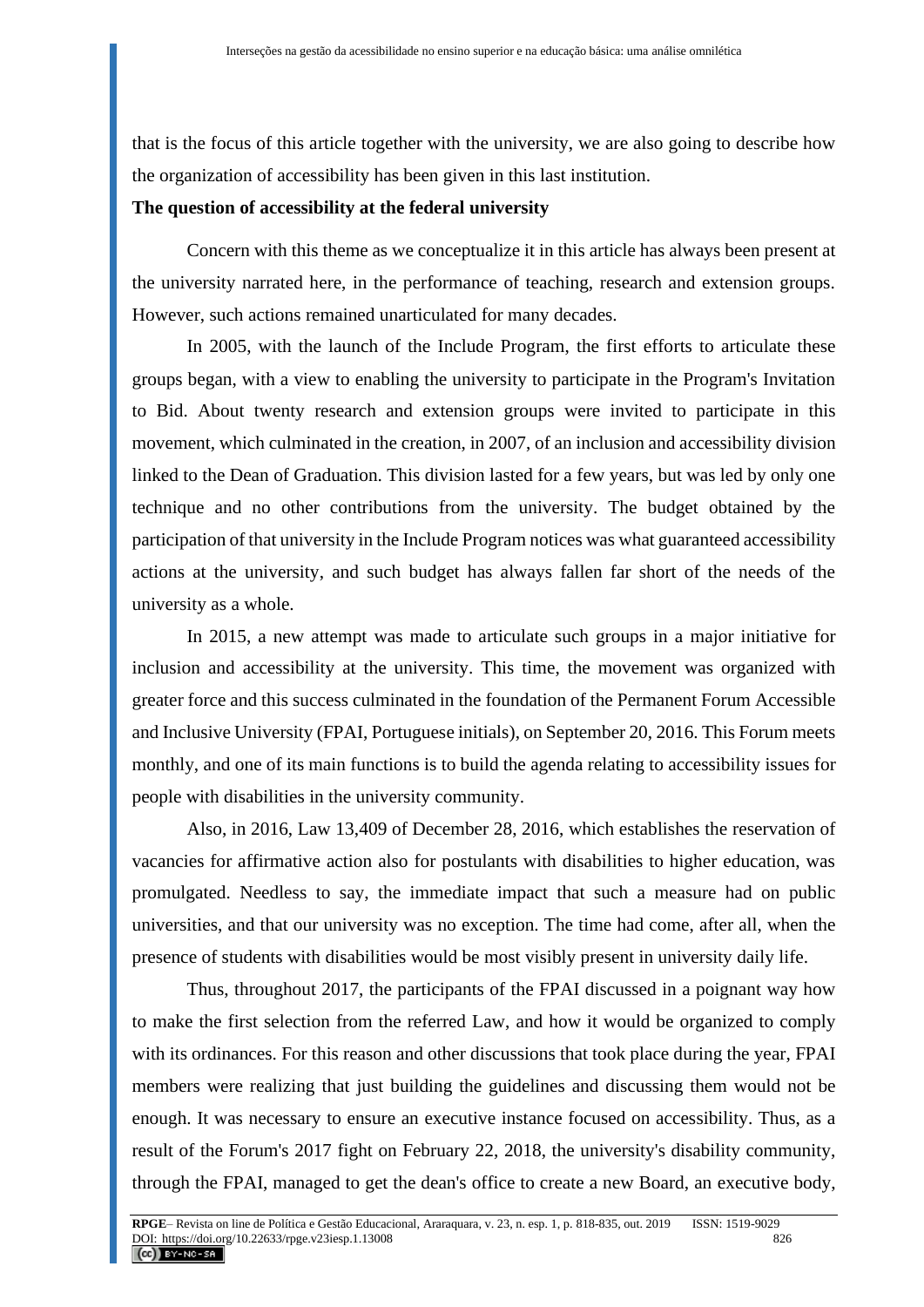directly linked to the rectory: the Directorate of Accessibility – DIRAC (Portuguese initials, which we will talk about next.

## **The Accessibility Board - DIRAC: Actions That Make a Difference**

In its Ordinance, number 1,319 of February 22, 2018, published in the Extraordinary Bulletin of the University no. 8 on February 22, 2018, DIRAC was created to construct institutional accessibility and inclusion policies, focusing on the inclusion of persons with disabilities.

In this sense, we can say that DIRAC has both an executive and an educational role. Executive Officer, in order to follow the guidelines desired by the Rectory in terms of accessibility, as well as to address the accessibility demands brought to DIRAC by the FPAI before the university's superior management. The educational character of its actions lies in the fact that it would be impossible for a central administration alone to be responsible for promoting accessibility in such an institution. Moreover, it should always be remembered that inclusion is and should be the business of everyone, not just some institutional or state bodies.

In this way, the board has done a tireless work of visits and guidance to all units and campuses of the university. As a technician, such as helping the Units to (re) think their curricula and pedagogical practices, DIRAC has had a strong presence. Its performance has occurred on various fronts, and in the administrative sphere managed to compete 12 servers in 2018, which form its technical team. Likewise, it has endeavored to secure a seat in the High Collegiate of the management colleges, as well as organizing the process of reviewing reports upon entry of students with disabilities by quotas for persons with disabilities (PwD), among many other actions.

Here, we highlight the actions to respond to processes submitted to them by candidates not approved in their reports as PwD quota holders. Such lawsuits come from both the Public Prosecution Service and the Public Defender's Office, and require elaborate answers to explain why the negative ones. In this regard, it should be clarified that the majority of cases are approved, leaving out those whose reports do not fall under the terms of Decrees 3,298 of 1999 and 5,296 of 2004, which regulate the types of deficiencies accepted as quota for entry in the University.

Of the cases that DIRAC receives in relation to judicial appeals, the most emblematic may be deaf candidates already approved as quota holders and who, upon entering university, have faced the lack of interpreters to accompany them during their academic career. Such cases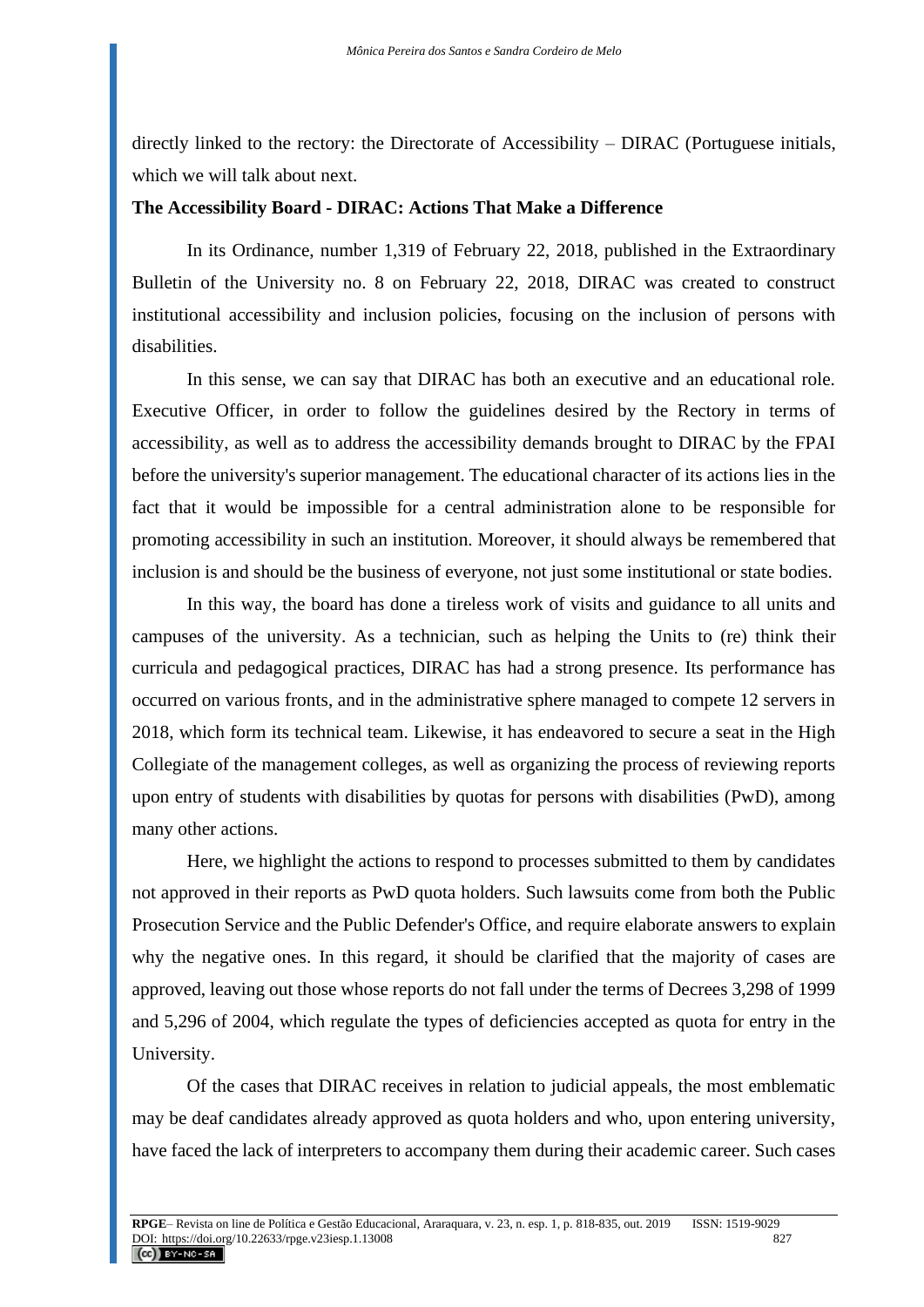are emblematic because they have so far generated the University's signature of TAC (Conduct Adjustment Term, Portuguese initials). According to Sources (n/d),

> The term or conduct adjustment is a way in which the perpetrator is given the opportunity to fulfill the established obligations, committing the legitimate entity, for its part, not to propose the public civil action or to end it, if it is already in progress. [...]. Thus, once the adjustment is fulfilled, the commitment will have reached its goal, without the need to move the entire judicial machine  $(p. 49).$ <sup>11</sup>

The signed term provides for the hiring by bidding, until July 2019, of 40 interpreters of Libras (Brazilian Sign Language, Portuguese initials) by the university. It is noteworthy that DIRAC has been attempting this hiring long before the TAC was necessary: since the beginning of 2018, when the first deaf for PwD quotas entered. These attempts have been unsuccessful, among other reasons, on account of the bureaucratic slowness that such bidding implies.

In addition, and perhaps mainly, the costs of this bidding action exceeded what the university had in its budget. At the end of 2018 an attempt was made to expand DIRAC's budget forecast to meet this demand, with the assumption that a lawsuit would soon take place. However, in view of the continuous contingencies that federal universities have been going through, not only could the forecast not be expanded, but it also suffered a 50% contingency.

The fact is that so far (May 2019), despite the signing of the TAC, no hiring could be made. On June 30, 2019, the current management ends and the question that remains is: will it be possible to bid before that? If not, how will the next management behave? This issue also brings us back to one of our concerns: Was it a lack of commitment on the part of university management?

We sincerely believe not. Through our omniletic look, we can perhaps highlight a little disorganization by inexperience with work, some ignorance about the legal urgency of the matter, and some obstacles imposed by the federal system itself are some of the factors we can raise to analyze the causes of this gap. But we do not believe there is a lack of commitment, and this can be proved by the granting of some of the dean's own reserve vacancies for positions held by interpreters and other technicians equally important for the promotion of accessibility.

## **The elementary school and the huge university: two scenarios, many intersections**

<sup>11</sup> O termo ou ajustamento de conduta é um modo pelo qual é dada ao autor do dano a oportunidade de cumprir as obrigações estabelecidas, comprometendo-se o ente legitimado, de sua parte, a não propor a ação civil pública ou a pôr-lhe fim, caso esta já esteja em andamento. [...]. Assim, desde que cumprido o ajuste, terá o compromisso alcançado seu objetivo, sem a necessidade de movimentar toda a máquina judiciária (p. 49).

**RPGE**– Revista on line de Política e Gestão Educacional, Araraquara, v. 23, n. esp. 1, p. 818-835, out. 2019 ISSN: 1519-9029 DOI: https://doi.org/10.22633/rpge.v23iesp.1.13008 828<br> **CC** BY-NG-58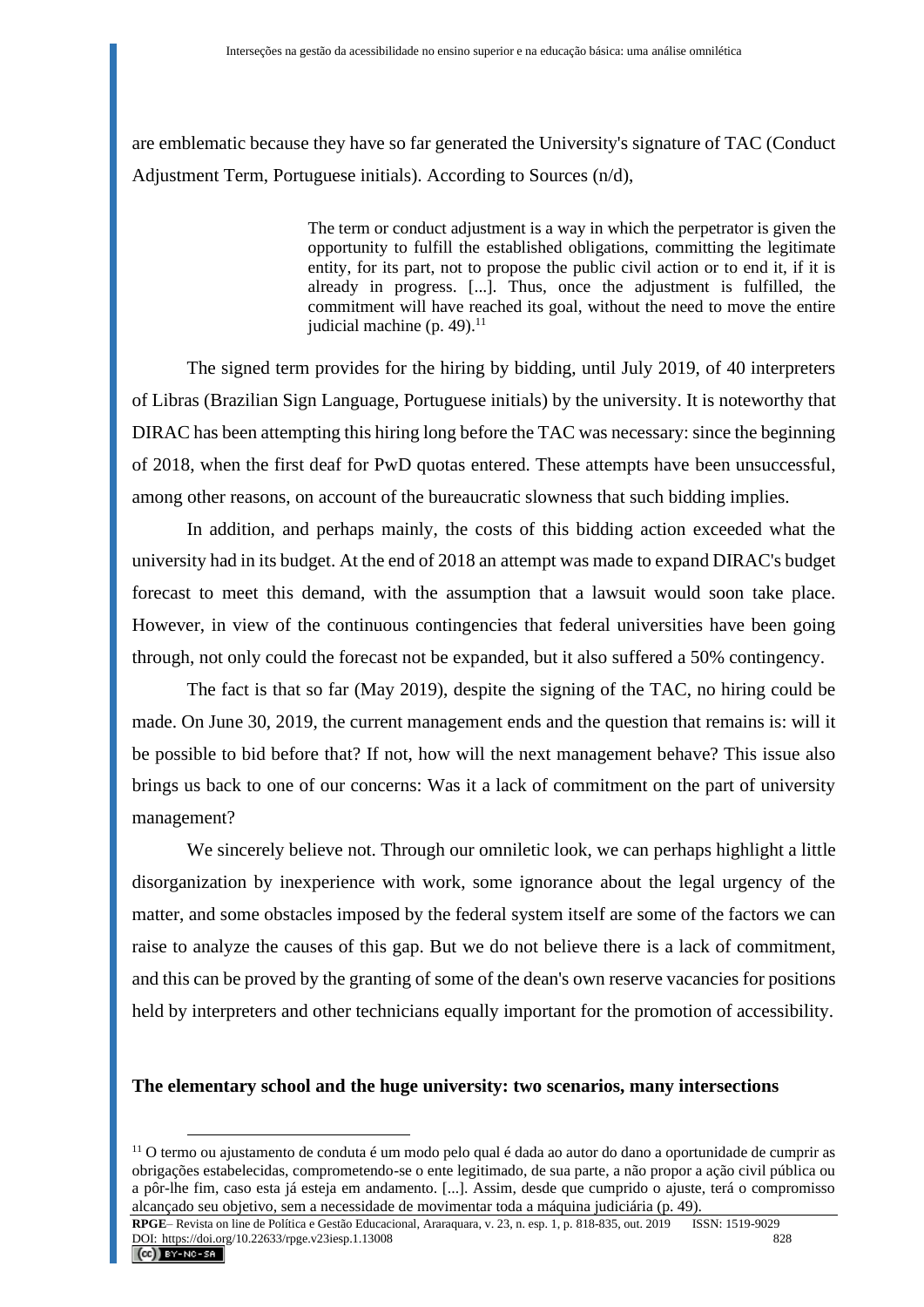In the Brazilian scenario, basic education calls for attention at all levels, but especially with regard to the processes triggered by specific laws on inclusion in education. However, even this scenario of unpreparedness seems more prepared when it comes to higher education. Historically, schools have been working with students with disabilities and learning disabilities for a long time, but universities were, in this sense, reserved for those with no learning disabilities, whites, those able to complete a university course.

The fact that they are invisible (when present) or absent from the university, are numerical minority or do not experience educational processes crossed by disabilities or other social and identity markers used as justifications for the execution of discriminatory processes that lead to various exclusions, distanced universities from schools, despite all the research done in the field of inclusion. The entry of students with disabilities and other excluded or invisible groups at the university level has updated a pressing demand for a more open, more accessible university reframing.

The movement of change for each space, whether in a specific school or a huge university, generates physical, structural and personal transformations. In the school focus of our analysis, such a change has gone through the discomfort felt by a group of teachers, the learning difficulties presented by several students, with imminent risk of joy. For the university in question in this analysis, such changes have required the legal need to "prepare" for the moment when they would actually receive students with disabilities and other quota holders.

Since 1990, the beginning of social discussions on the inclusion movement, until February 22, 2018, with the creation of DIRAC, has been 28 years. Precious years for those students who dreamed of attending higher education. Better late than never, was the popular saying. However, this time seems to have placed the school in the role of teaching, based on its vast experience, the giant to walk.

Analyzing the two processes of adaptation for an inclusive education, we realize extremely positive points, but also points that need further reflection. Regarding the school, we consider the moment of break with the current education, that of the discomfort felt by a group of teachers when students with learning disapproval fail. On the other hand, we believe that the creation of specific classes places the school in the model of those who adopted special classes as an alternative for the education of students with disorders or disabilities.

With regard to the university, the Include Program in 2005 was the trigger for discussions about accessibility. Such discussions included the analysis of spaces such as access routes, libraries, classrooms inaccessible to those with limited mobility, or even wheelchairs.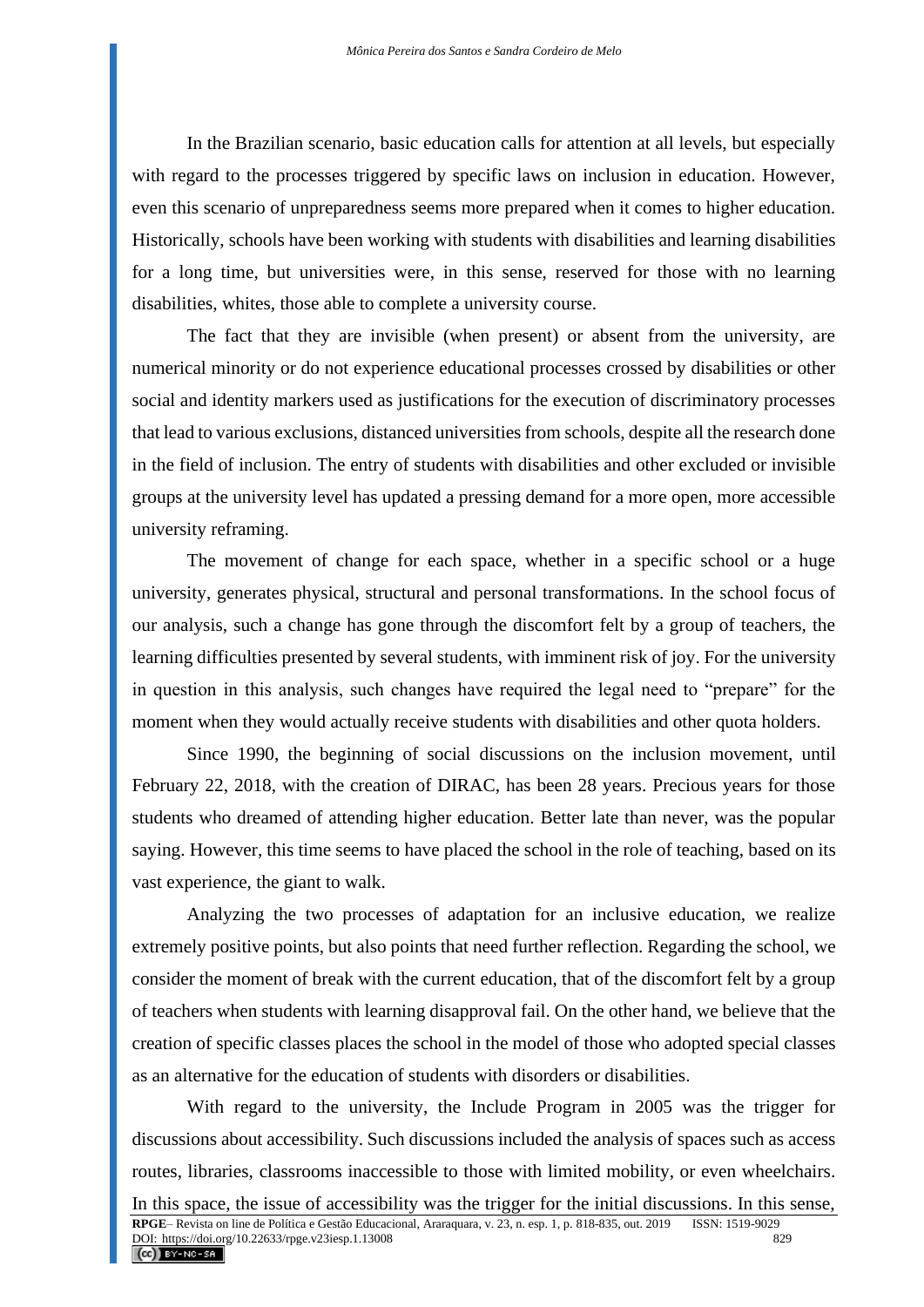considering that at school the trigger point of the movement for transformations in favor of inclusion occurred with the disapproval and subsequent rejoicing of students at the university, the questions about accessibility were prioritized. Does this mean that the school was already accessible? Or that the university already had the didactic strategies to educate and train the student with disabilities?

For the two questions the answer is: not necessarily, because if for the school the pedagogical question spoke louder, this may have happened because of years of experience with students with different conditions and the alternatives adopted over these years to overcome the everyday barriers. For the university, dating from the early twentieth century, with many of its buildings listed as Historical and Cultural Heritage and suffering from short and sparse public funding, the issue of accessibility seemed urgent.

Despite the drivers of change, the school and university made consistent choices. In the case of the school, the teachers' awareness of the project students' family history, the pedagogical advisor's keen eye for the students' entire learning process, and even the flexibility of the learning time were fundamental for the consolidation of the project aligned with the principles of inclusion in education.

In the case of the university, structural changes based on the creation and maintenance of discussion groups linked to the rectory, gave meaning and body to the changes to come. In this sense, the university followed the academic logic. According to Marx (1867), "the worst of architects differs from the most skilled of bees in that, before making a wooden box, he already built it mentally" (*apud* VYGOTSKY, 2003, p. 7). In other words, it sought to think, to articulate, to develop conceptually before it was left for the act, in this case, to receive, educate and effectively train students with disabilities.

These paths led the school and the university to a peculiar moment of complementarity, in which, on the one hand, the interaction with students with different physical, psychic, cognitive and social conditions enabled the schools to develop strategies that went beyond the teaching-learning process by threatening social relationships such as the various faces of bullying, child depression and suicide. Other aspects were also bravely viewed by schools as gender issues.

On the university side, partnership relationships have always been established with schools through research groups. These studies, based on school institutions, reflected and continue to reflect, often in collaboration, students, teachers and researchers, the foundations of an academic knowledge about the teaching-learning relationship, which form a conceptual and

practical framework for the realization of the educate act within the university.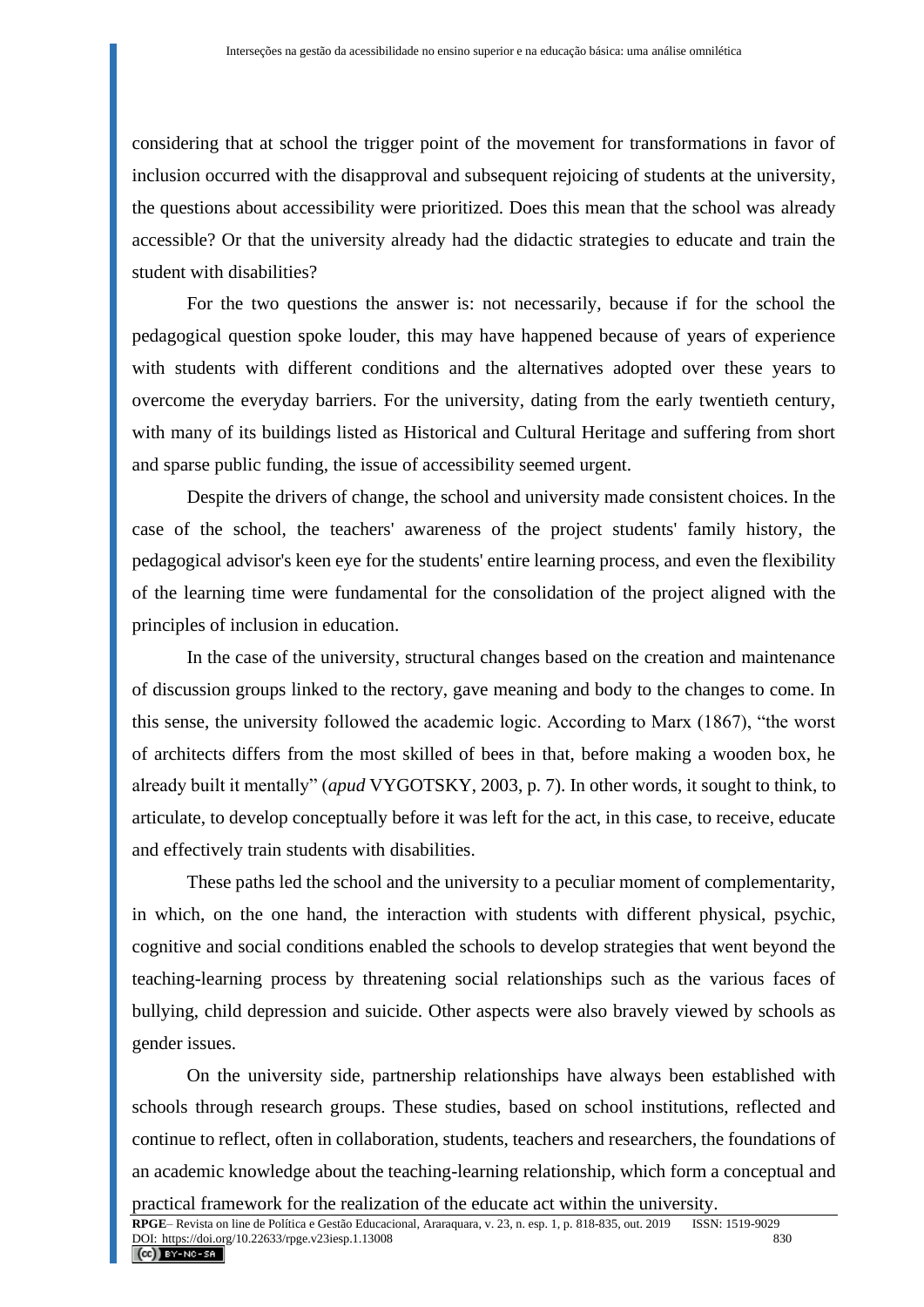Although, in the field of inclusion, the university's experience is more conceptual than practical, the creation of institutional instances aimed at defending the inclusion and permanence of students with disabilities in the academic space offers a concrete and safer panorama for the realization of actions for inclusion in schools. What is clear is that both school and university have much to teach and much to learn from each other. The exchange of experiences and information seems fundamental to the development of cultures, policies and practices of inclusion in education.

#### **Final considerations**

We begin this article by reflecting on the advances and challenges still present in terms of promoting inclusion and accessibility in higher education and basic education. We ask some questions for reflection: what intersections can be drawn between the cases mentioned here? What would be the relevance of carrying out such a venture? What could such intersections teach us, if identified, in terms of promoting inclusion and accessibility? Our central hypothesis was that management committed to inclusion and accessibility would make a difference.

There are many, and desirable, possible intersections between school and university. The main one, in our perception, is the possible exchange and even an eventual exchange of roles, in which the schools, with their material and old experience of inclusion and accessibility, can teach the university regarding its necessary adaptation to the new times. By contrast, the university can - shall! -, with their knowledge and conceptual frameworks, strengthen the school's activities in order to make them more creative and empowered in the search for solutions to the problem of exclusion and lack of accessibility.

From our notes on the two cases narrated here, we deduce - and argue - that there is much to learn (university and school) mutually, and this is possible when management is, even with all political and material difficulties, truly committed to the progress in relation to the development of cultures, policies and practices of inclusion in their daily lives. Regarding the institutions focused on here, the materialization of this occurs in a partnership project currently underway, which involves the commitment of both managements, which makes us very gratifying and hopeful.

## **ACKNOWLEDGEMENTS:** CNPq, CAPES

#### **REFERENCES**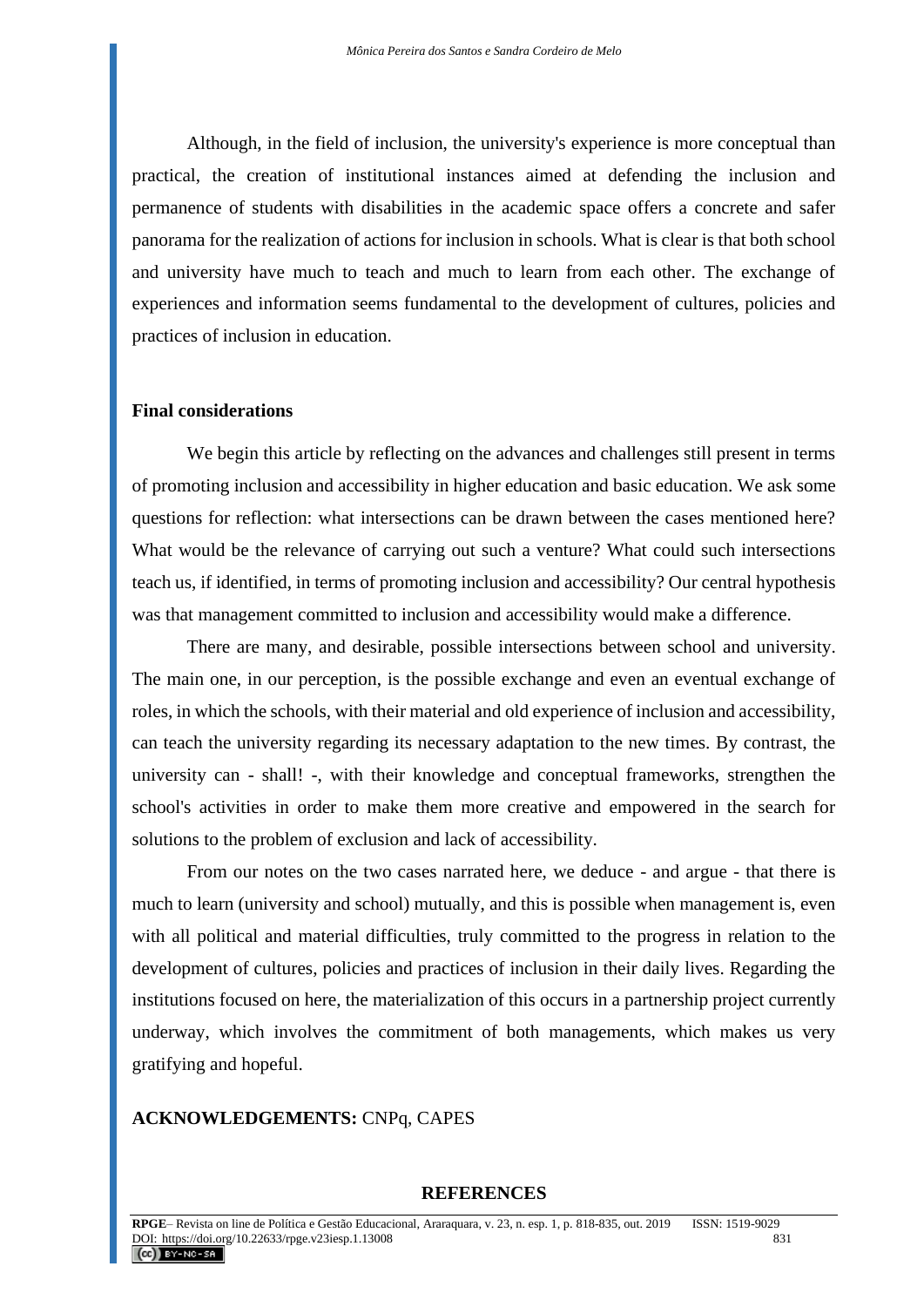BOOTH, T.; AINSCOW, M. **Index para a Inclusão**: desenvolvendo a aprendizagem e a participação nas escolas. Londres, CSIE, 2002.

BOOTH, T.; AINSCOW, M. **Index para a Inclusão**: desenvolvendo a aprendizagem e a participação nas escolas. Londres, CSIE, 2006.

BOOTH, T.; AINSCOW, M. **Index para a Inclusão**: desenvolvendo a aprendizagem e a participação nas escolas. Londres, CSIE, 2012.

BOOTH, T.; AINSCOW, M. **Index para a Inclusão**: desenvolvendo a aprendizagem e a participação nas escolas. Londres, CSIE, 2016.

BRASIL. **Decreto 3298 de 20 de dezembro de 1999** – Regulamenta a Lei no 7.853, de 24 de outubro de 1989, dispõe sobre a Política Nacional para a Integração da Pessoa Portadora de Deficiência, consolida as normas de proteção, e dá outras providências. Brasília: Ministério da Educação, 1999.

BRASIL. **Decreto 5296 de 02 de dezembro de 2004** – Regulamenta as Leis nos 10.048, de 8 de novembro de 2000. Brasília: Ministério da Educação, 2004.

BRASIL. **Lei 13.409, de 28 de dezembro de 2016** – Altera a Lei nº 12.711, de 29 de agosto de 2012, para dispor sobre a reserva de vagas para pessoas com deficiência. Brasília: Ministério da Educação, 2016.

BRASIL. **Lei 9394 de 20 de dezembro de 1996** - Estabelece as Diretrizes e Bases da Educação Nacional. Brasília: Ministério da Educação, 1994.

BRASIL. **Lei N° 13.005 de 25 de junho de 2014** – Aprova o Plano Nacional de Educação - PNE e dá outras providências. Brasília: Ministério da Educação, 2014

BRASIL. **Programa Incluir**. Brasília: Ministério da Educação, 2005. Disponível em: http://portal.mec.gov.br/programa-incluir. Acesso em: 05 maio 2019.

BRASIL. Ministério da Aeronáutica. **Parecer CFE 829/81**.Disponível em: [http://www2.fab.mil.br/cbnb/images/regimes/regimesub.PDF.](http://www2.fab.mil.br/cbnb/images/regimes/regimesub.PDF) Acesso em: 19maio 2019.

FONTES, M. C. G. Compromisso de ajustamento de conduta. **Revista Jurídica da UniFil**, ano IV, n. 4, p. 49.

LIMA, C. B.; SOUZA, J. M. P. **Autoestima e aprendizagem:** reflexões sobre uma prática inclusiva. Cap. 14. In Filosofia, Política, Educação, Direito e Sociedade 2. Organizadora Solange Aparecida de Souza Monteiro. Atena Editora: 2019.

LUKÁCS, G. **Para uma ontologia do ser social**. Boitempo editorial, 2015.

MENEGHETTI, F. K. O que é um Ensaio-Teórico? **RAC**, Curitiba, v. 15, n. 2, p. 320-332, mar./abr. 2011. Disponível em: [www.anpad.org.br/rac.](http://www.anpad.org.br/rac) Acesso em: 20 maio 2019.